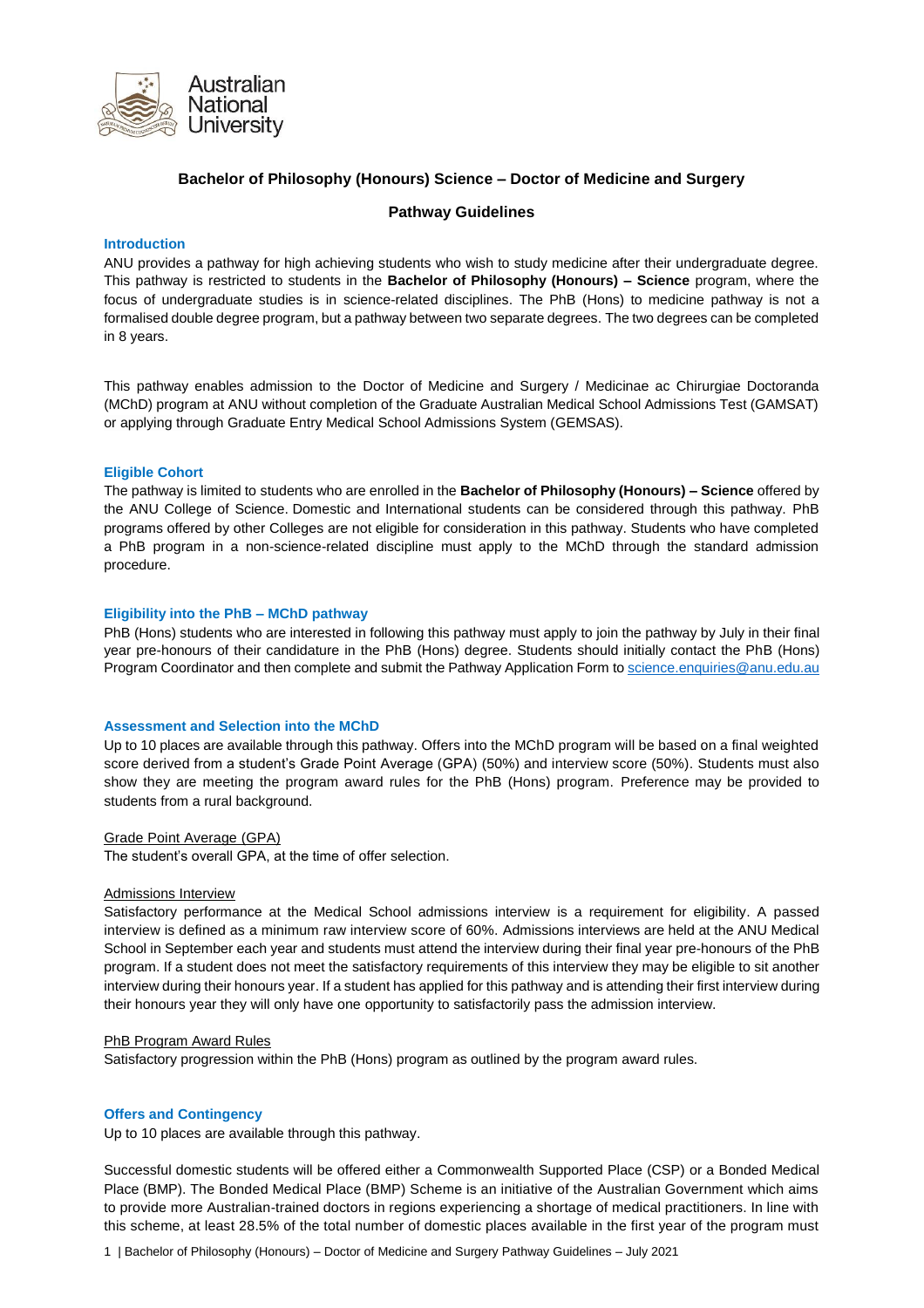be BMPs. More information about The Bonded Medical Place Scheme can be found on the [Department of Health](https://www1.health.gov.au/internet/main/publishing.nsf/Content/work-st-bmp?Open=&utm_source=health.gov.au&utm_medium=redirect&utm_campaign=digital_transformation&utm_content=bmpscheme)  [website.](https://www1.health.gov.au/internet/main/publishing.nsf/Content/work-st-bmp?Open=&utm_source=health.gov.au&utm_medium=redirect&utm_campaign=digital_transformation&utm_content=bmpscheme)

Successful international students will be offered an International Full Fee-Paying place. The MChD has up to 10 places available for international students in each intake year. These places will be filled from students from ANU medicine pathway programs and the ANU direct application process.

Students may apply to defer enrolment for 12 months with notification to the Medical School Admissions Office. Student must notify their intent to defer or commence, by the due date within their offer letter.

Students must meet the conditions in their offer letter before their offer is confirmed. Some conditions include;

- Successful completion of the Bachelor of Philosophy (Honours) Science program
- Screening and Vaccination requirements

## **Options if a student is not successful in gaining an offer through the pathway**

Students who are not successful in gaining an offer through this pathway may still be eligible to apply to the MChD through the standard admissions process, however they must meet the minimum eligibility requirements as outlined on the [Medical School website.](https://health.anu.edu.au/study/doctor-medicine-and-surgery)